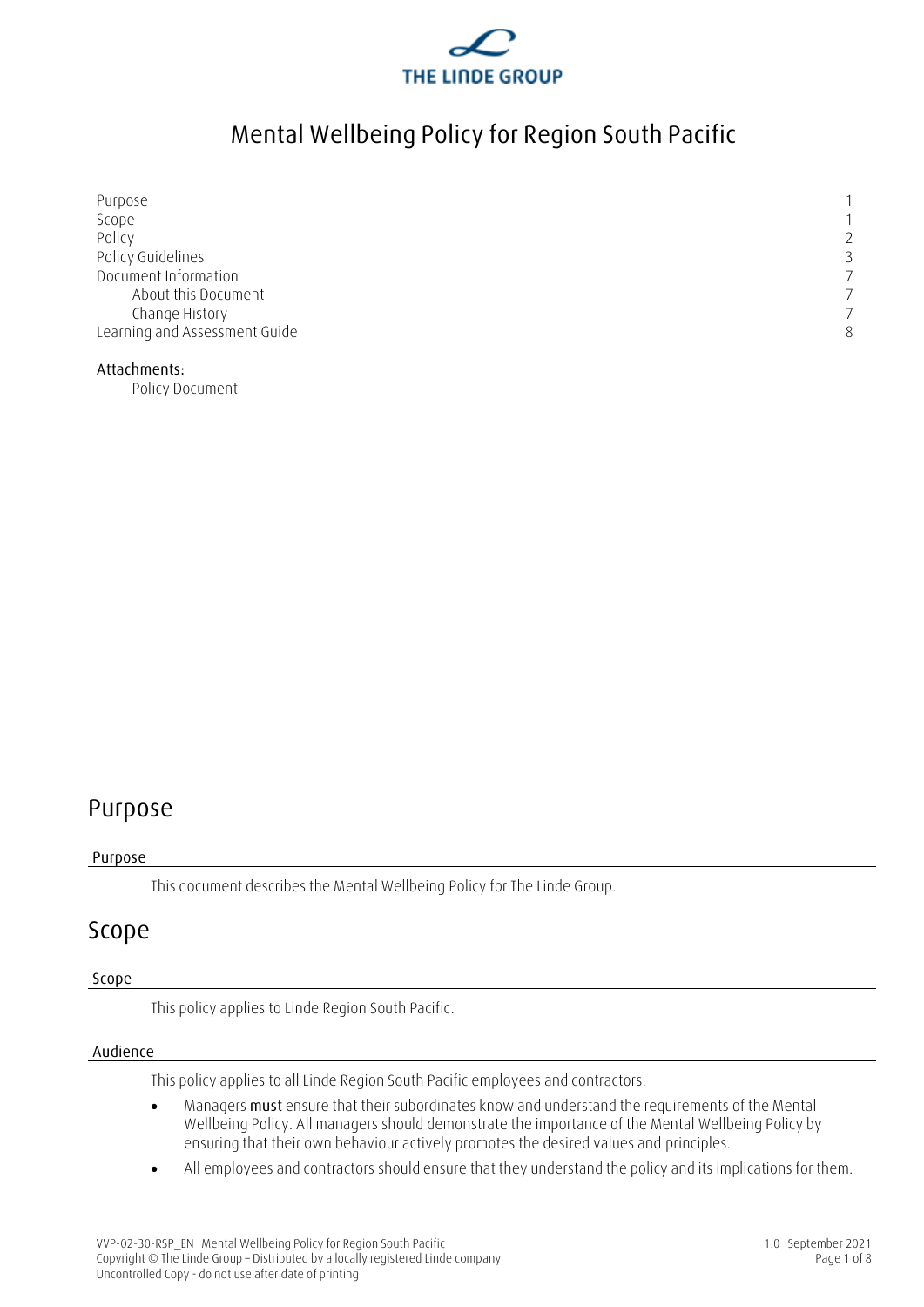

### **Policy**

### Making our world more productive



## Mental Wellbeing Policy for Region South Pacific.

#### **Our Values & Commitments**

Linde South Pacific is committed to promoting well-being at work and preventing ill health and injuries related to psychosocial risk. We believe that the mental wellbeing of our staff is key to organisational success and sustainability, and that psychological distress should be minimised within our business.

Linde South Pacific values maintaining a safe and mentally healthy workplace. Changes in mental wellbeing can affect any of us and some of us live with a mental health condition. Risks to mental wellbeing are as serious as other risks to health and safety. Creating and maintaining the right work environment, identifying risks and managing sources of harm is vital. We all have a role in cultivating a culture where staff feel comfortable to seek the help they need.

Linde South Pacific will rely on mental wellbeing experts to provide quidance and recommendations for continuous improvement.

#### Our Goals

- To build and maintain a workplace environment and culture that supports mental wellbeing and prevents discrimination.
- To increase employee knowledge and awareness of mental wellbeing issues and behaviours.
- To reduce stigma around mental illness in the workplace.
- To facilitate employee's active participation in a range of initiatives that support mental wellbeing.

### **Our Wellbeing Principles**

- 1. We are all responsible for managing our own mental wellbeing, as far as reasonably practical.
- 2. We must work together to identify and manage potential risks to mental wellbeing in the workplace.
- 3. Linde South Pacific will provide ongoing access to training and development that supports and promotes good mental wellbeing.
- 4. We must consider the impact that our actions and behaviours may have on the mental wellbeing of others at work
- 5. Linde South Pacific values a supportive environment where staff feel able to discuss mental wellbeing.
- 6. We must all be aware of, and comply with, our duties under the WHS policy and legislation







sna Olles



Gordon Holfter

Ashlay Mills **Ashley Mills** 

**Anthony Gilbert** 

Theo Martin

**Robert Brittliff** 

Gareth O'Brien

lason O'Brien

North Ryde, September 2021 // South Pacific Policy, Version 1.00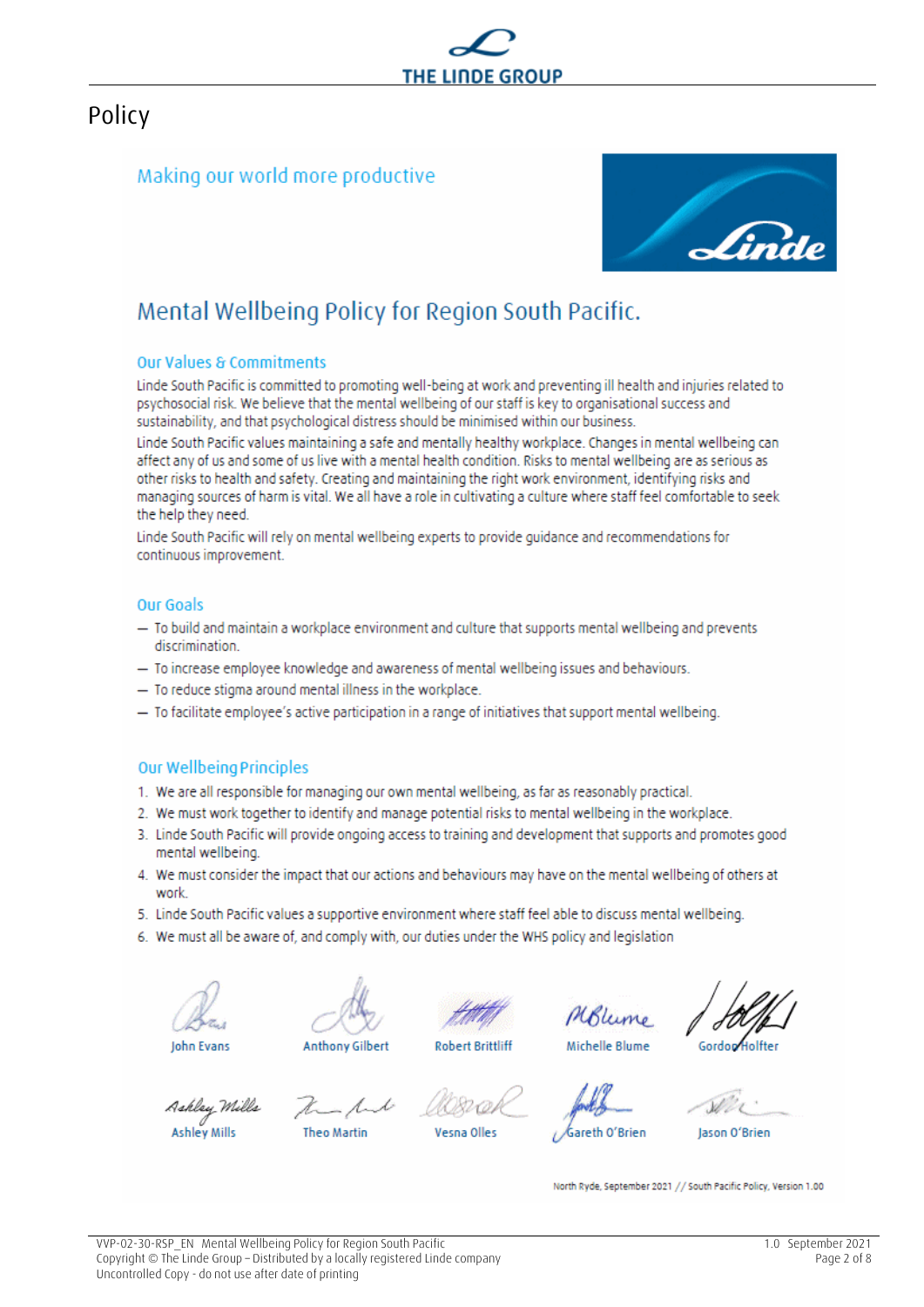

# **Policy Guidelines**

#### **Values and Commitments**

Linde South Pacific is committed to promoting wellbeing at work and preventing ill health and injuries related to psychosocial risk. We believe that the mental wellbeing of our staff is key to organisational success and sustainability, and that psychological distress should be minimised within our business.

Linde South Pacific values maintaining a safe and mentally healthy workplace. Changes in mental wellbeing can affect any of us and some of us live with a mental health condition. Risks to mental wellbeing are as serious as other risks to health and safety. Creating and maintaining the right work environment, identifying risks and managing sources of harm is vital. We all have a role in cultivating a culture where staff feel comfortable to seek the help they need.

Linde South Pacific will rely on mental wellbeing experts to provide guidance and recommendations for continuous improvement.

#### **Goals**

The Linde South Pacific goals for mental wellbeing are:

- To build and maintain a workplace environment and culture that supports mental health and wellbeing and prevents discrimination.
- To increase employee knowledge and awareness of mental wellbeing issues and behaviours.
- To reduce stigma around mental illness in the workplace.
- To facilitate employee's active participation in a range of initiatives that support mental wellbeing.

This policy is intended to assist Linde South Pacific meet our obligations under the:

- Work Health and Safety Act 2011 (Australia)
- Work Health and Safety Regulations 2011 (Australia)
- Safety Rehabilitation and Compensation Act 1988 (Australia)
- Disability Discrimination Act 1992 (Australia)
- Health and Safety at Work Act 2015 (New Zealand)
- Health and Safety at Work (General Risk and Workplace Management) Regulations 2016 (New Zealand)
- Human Rights Amendment Act 2001 (New Zealand)
- Accident Compensation Amendment Act 2010 (New Zealand)
- WHS Codes of Practice

We all have important duties under this legislation.

#### **Principles**

- 1. We are all responsible for managing our own mental wellbeing, as far as reasonably practical.
- 2. We must work together to identify and manage potential risks to mental wellbeing in the workplace.
- 3. Linde South Pacific will provide ongoing access to training and development that supports and promotes good mental wellbeing.
- 4. We must consider the impact that our actions and behaviours may have on the mental wellbeing of others at work.
- 5. Linde South Pacific values a supportive environment where staff feel able to discuss mental wellbeing.
- 6. We all must be aware of, and comply with, our duties under the WHS policy and legislation.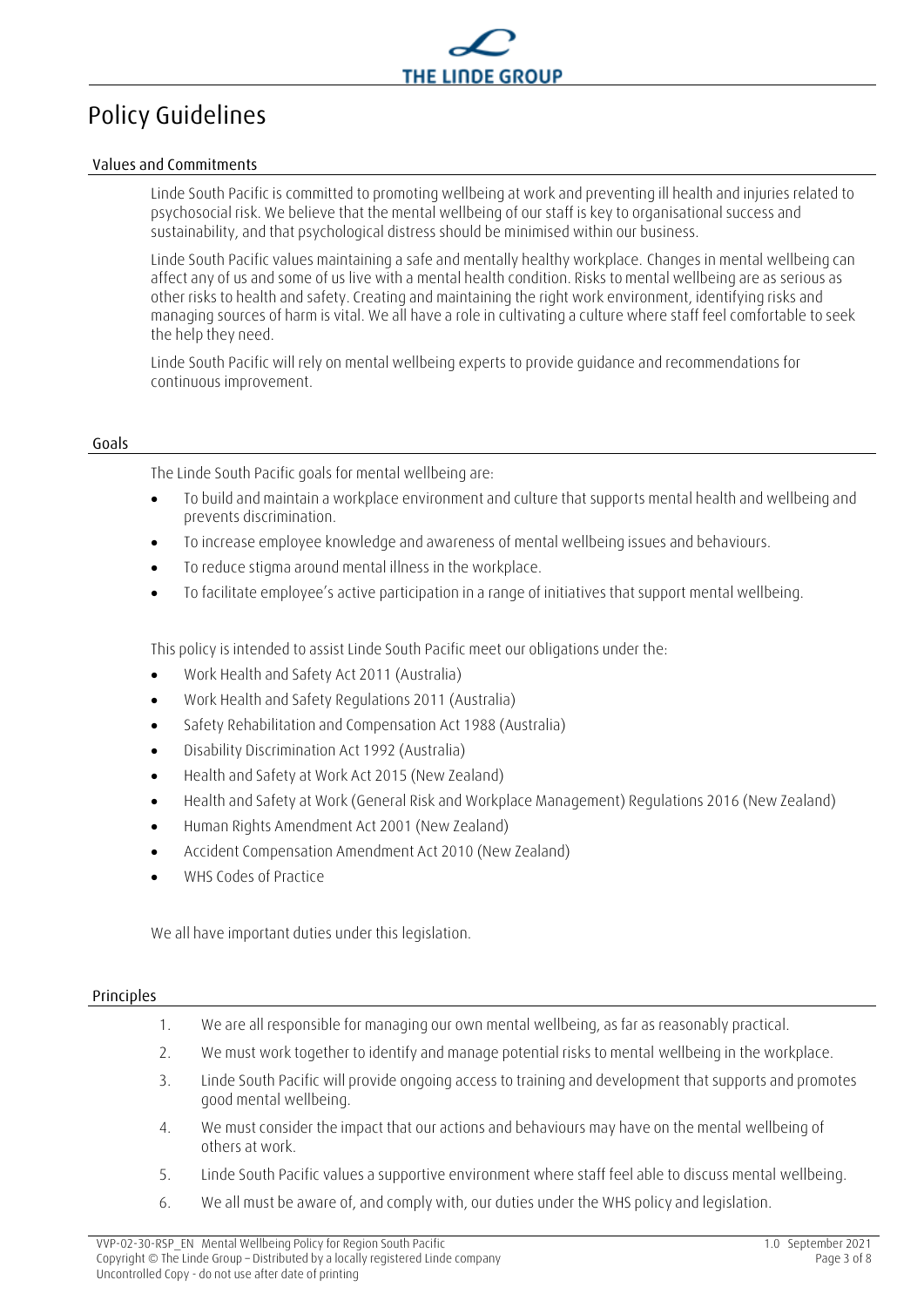

#### **Framework for a mentally healthy workplace**

Our framework is consistent with Safe Work Australia's work-related Psychological Health and Safety Guide.

To support mental wellbeing, we:

- **Prevent harm**
	- foster a positive and supportive workplace culture
	- identify and assess work related hazards and risks that have potential to cause distress, psychological injury or harm people
	- consult early and often
	- seek expert advice from WHS and HR professionals
	- implement evidence based control measures to eliminate or minimise risk
	- make sure we have the right policies and procedures in place that are up to date
	- comply with WHS and other applicable legislation
	- promote health and wellbeing, and
	- make training and other resources on mental wellbeing available and accessible.

### • **Intervene early**

- encourage you to report injuries or illness as soon as practical
- provide you with information and support on how to report concerns in relation to mental wellbeing. This includes how to report workplace bullying, sexual harassment or workplace violence
- offer early intervention, recovery and support as part of the rehabilitation and workers compensation process
- provide support under the illness and injury management and workplace adjustments; and
- provide access to the Employee Assistance Program (EAP), and
- make training and other resources on mental wellbeing available and accessible.

### • **Support recovery**

- provide access to workers' compensation, if eligible
- support recovery at work, or return to work
- provide work modifications or support including flexible work, and avoid stigma
- provide trained staff in support roles, and
- make training and other resources on mental wellbeing available and accessible.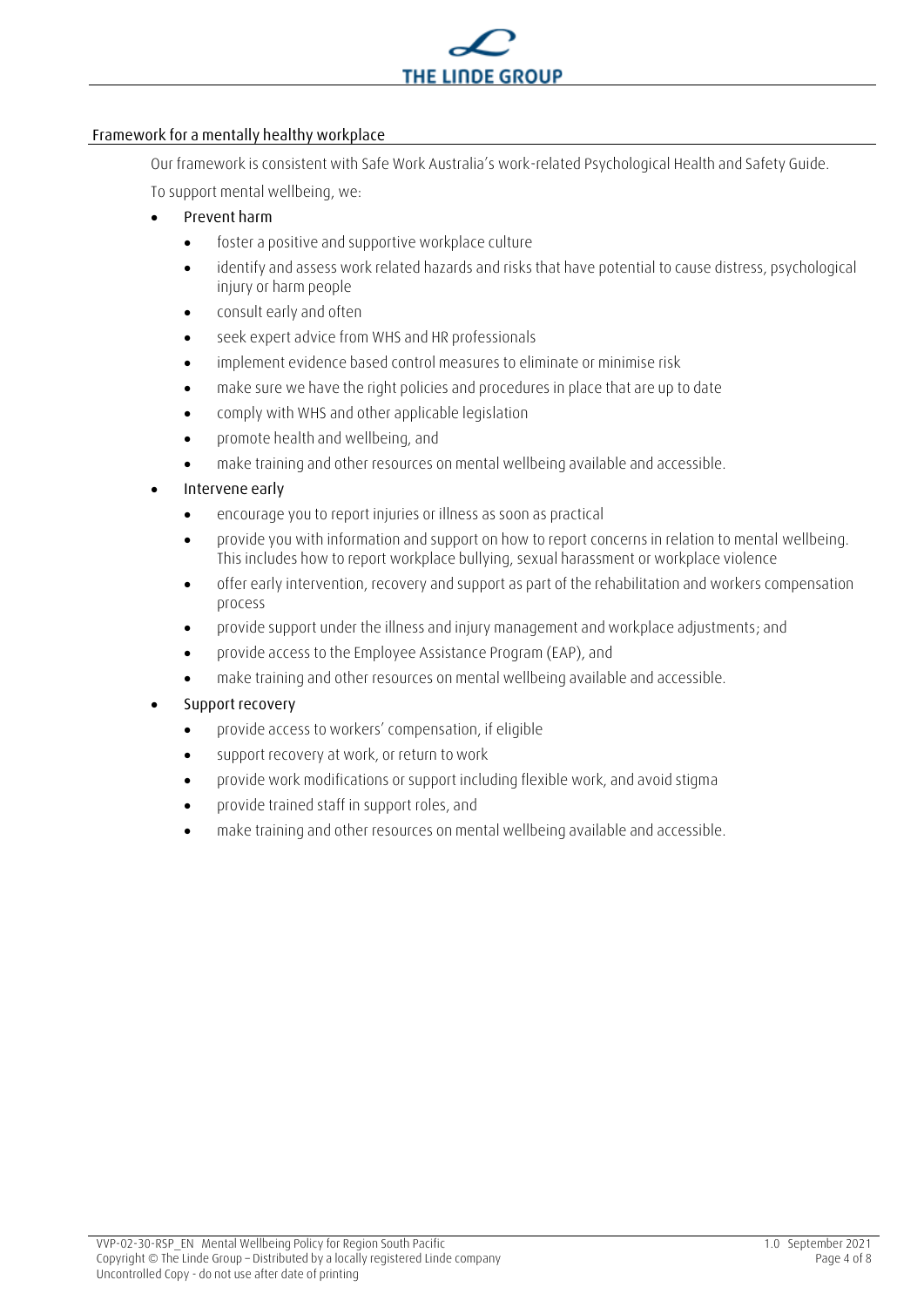

#### **Supporting mental wellbeing at work**

Mental health conditions influence not only how someone feels, but also how they think, behave and interact with others. Mental health conditions can be short term, long term or episodic. You may not always know if someone around you has a mental health condition.

We are all responsible for creating a healthy workplace culture for mental wellbeing. This includes always treating each other with respect and courtesy. The type of support you can offer will depend on your relationship.

#### **Immediate supervisors:**

Supervisors play a critical role in identifying when a worker may be struggling at work. This includes looking for early signs of distress or poor mental wellbeing. Signs of distress in a worker may be a change in their resilience, performance, absence or other behaviours.

As a supervisor, if you identify someone struggling, you can:

- talk to the worker and ask what help they need,
- consider workplace adjustment or early intervention, and
- contact EAP for manager assistance.

#### **Peer support:**

You do not have to be a manager to support others in the workplace. If you identify a colleague that may be struggling at work, you can:

- check in with them and ask how they are
- suggest they consider professional support such as EAP, and
- treat them with respect and maintain their privacy.

#### **Managing risks**

We are all responsible for identifying and managing work-related risks to mental health and wellbeing.

Managers play a key role to provide supportive leadership, create an inclusive team culture, and to identify and control risks. Managers should be a positive role model, uphold the Linde values and set clear expectations of others.

When identifying risks, consider:

- work design, such as workload, variety of tasks and work-life balance
- management of workplace hazards and risks, including exposure to secondary trauma, customer aggression or other workplace violence, and
- workplace relationships, consultation and communication, including change management, bullying, harassment, sexual harassment, and discrimination.

Workloads and team priorities must be managed with these in mind. Risk assessments identify and address workrelated mental wellbeing risks and hazard factors. They help us to:

- determine how severe a risk is
- assess whether existing control measures are effective, and
- identify options to eliminate hazards or minimise the risk.

Consulting effectively with workers and their Health and Safety Representative (HSR) is an important part of risk assessment.

IMS 36-01 *Managing Risk* provides information about risk factors and their impacts.

Linde South Pacific is serious about good mental wellbeing and addressing risks to mental health and safety.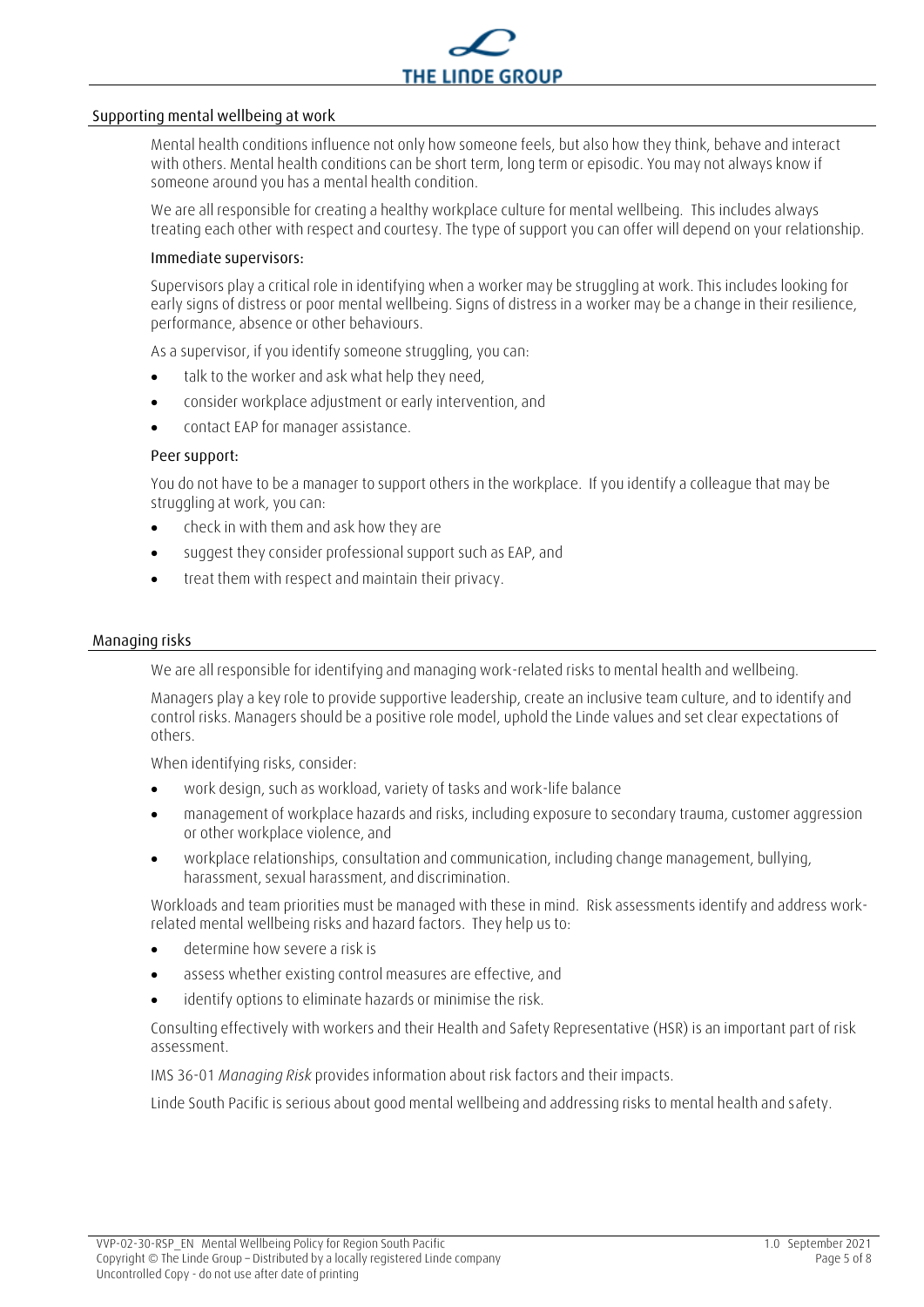

#### **Responsibilities**

All workers are encouraged to:

- Understand this policy and seek clarification where required.
- Consider this policy while completing work-related duties and at any time while representing Linde plc.
- Support fellow workers in their awareness of this policy.
- Support and contribute to Linde South Pacific's aim of providing a mentally healthy and supportive environment for all workers.

All workers have a responsibility to:

- Take reasonable care of their own mental wellbeing, including physical health.
- Take reasonable care that their actions do not affect the health and safety of other people in the workplace be it physical or mental.

Managers have a responsibility to:

- Ensure that all workers are made aware of this policy.
- Actively support and contribute to the awareness of this policy and assist in the achievement of its goals.

#### **Communication**

Linde South Pacific will ensure that:

- This policy is easily accessible by all members of the organisation
- Employees and contractors are empowered to actively contribute and provide feedback to this policy.
- Employees and contractors are notified of all changes to this policy.

#### **Monitoring and review**

Linde South Pacific will review this policy 12 months after implementation and annually thereafter.

Effectiveness of the policy will be assessed through:

- Feedback from employees, the Mental Wellbeing Working Group, and the SHEQ and HR Directors.
- Review of the policy by the Mental Wellbeing Working Group, and the SHEQ and HR Directors determine if objectives have been met and to identify barriers and enablers to ongoing policy improvement.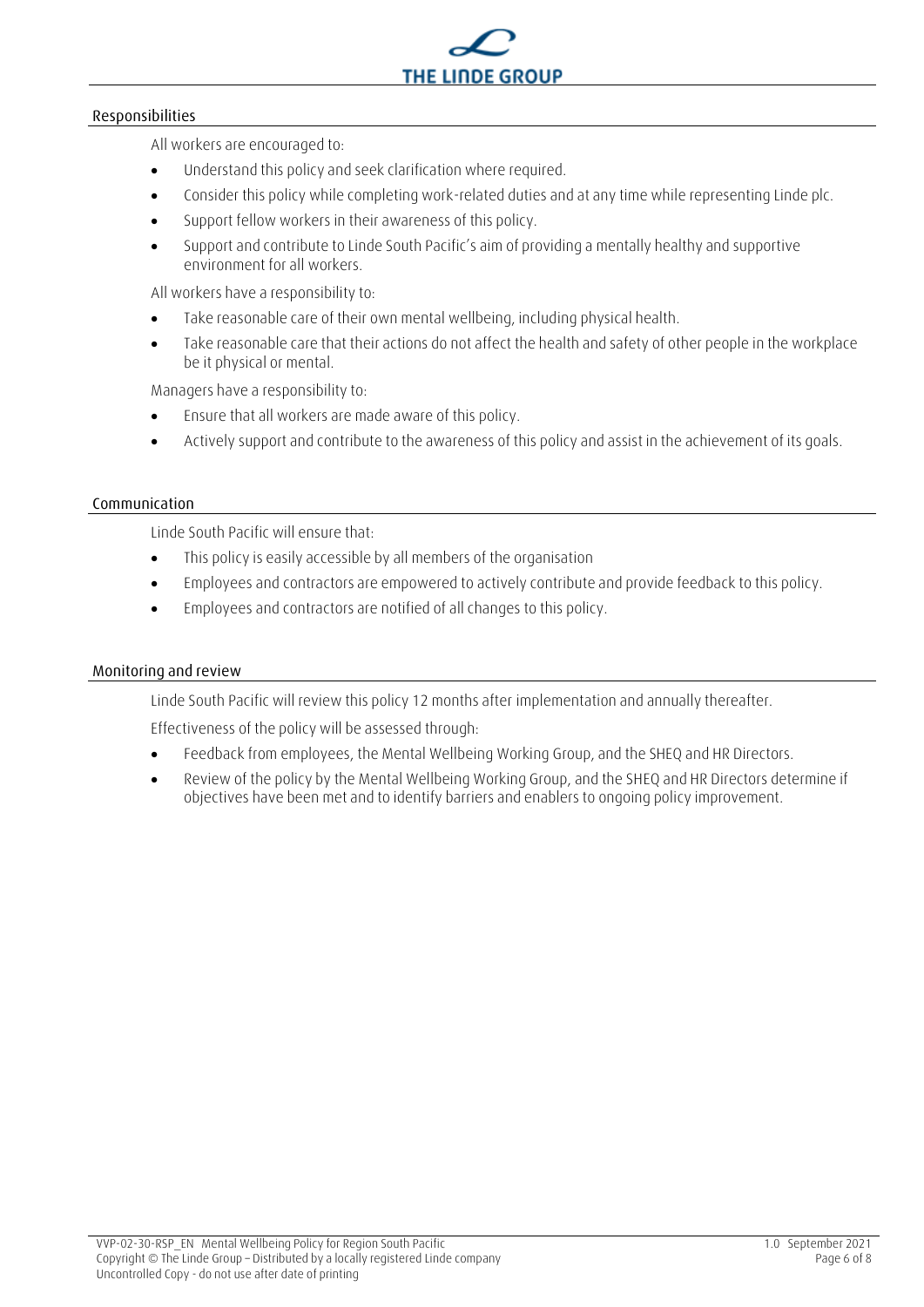

# **Document Information**

### **About this Document**

| Version | Date       | Author           | <b>Ouality Reviewer</b> | ADDrover       |
|---------|------------|------------------|-------------------------|----------------|
|         | 01/09/2021 | Madalyn Cheetham | Robert Brittliff        | Michelle Blume |

### **Change History**

| Version | Description of Change |
|---------|-----------------------|
|         | Initial release.      |